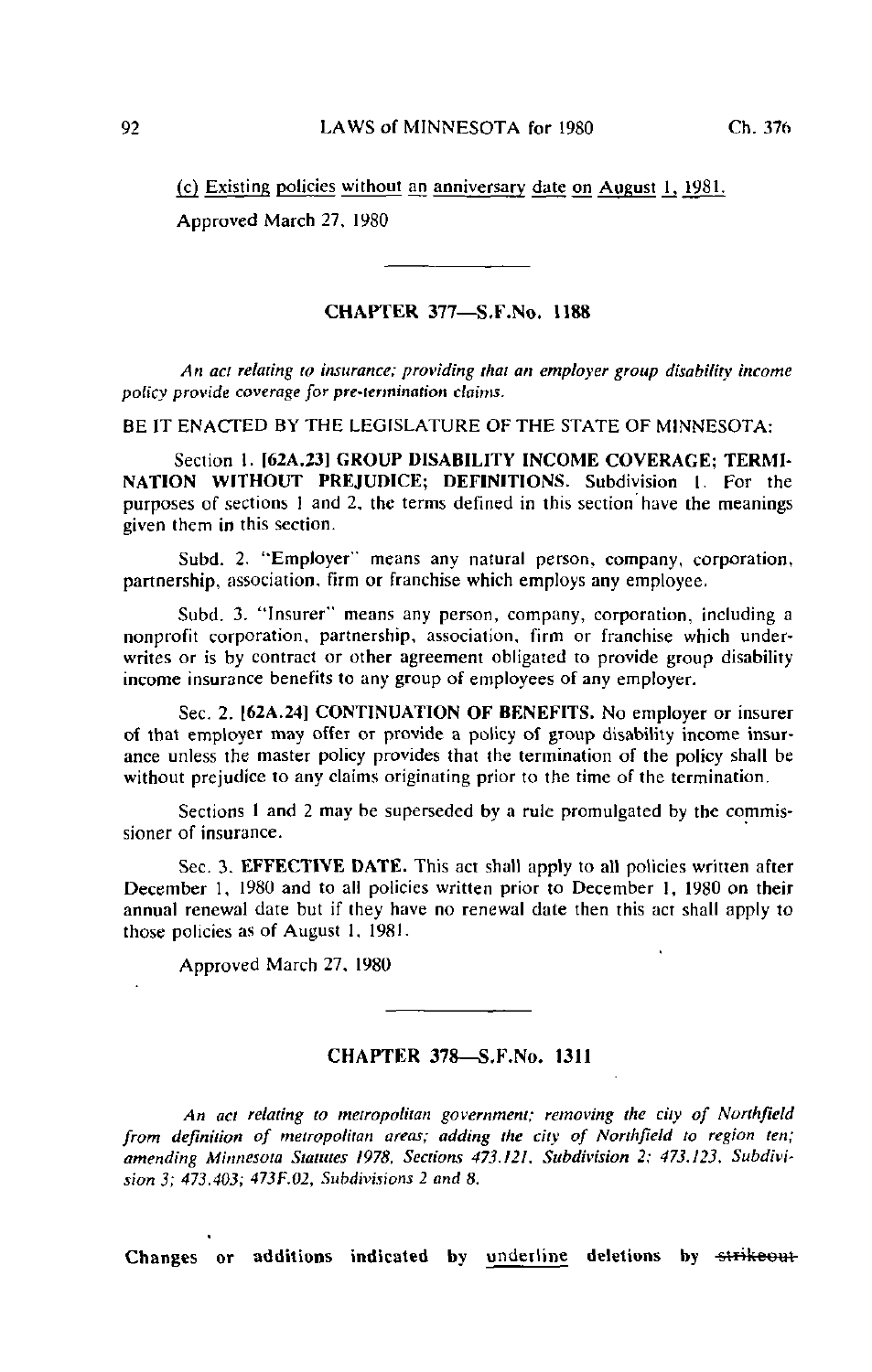## BE IT ENACTED BY THE LEGISLATURE OF THE STATE OF MINNESOTA:

Section 1. Minnesota Statutes 1978, Section 473.121, Subdivision 2, is amended to read:

Subd. 2. "Metropolitan area" or "area" means the area over which the metropolitan council has jurisdiction, including only the counties of Anoka, Carver, Dakota, excluding the city of Northfield, Hennepin, Ramsey, Scott, excluding the city of New Prague, and Washington.

Sec. 2. Minnesota Statutes 1978, Section 473.123, Subdivision 3, is amended to read:

Subd. 3. MEMBERSHIP. Sixteen members of the metropolitan council shall be appointed by the governor on a nonpartisan basis, after consulting with all members of the legislature from the area composing the council district for which the member is to be appointed, by and with the advice and consent of the senate. Each such council member shall reside in the council district'which he represents. Each council district shall be represented by one member of the council. Council districts are hereby created as follows:

(1) The first council district consists of that part of the city of St. Paul described as follows: commencing at the intersection of the center line of University avenue with the west city limits, extending easterly along the center line of University avenue to the center line of Rice street, extending southerly along the center line of Rice street to the center line of Interstate 94, extending easterly along the center line of Interstate 94 to the center line of Summit avenue extended, extending southwesterly along the center line of Summit avenue extended and Summit avenue to the center line of Kellogg boulevard, extending southeasterly along the center line of Kellogg boulevard to the center line of Eagle street, extending southeasterly along the center line of Eagle street to the main channel of the Mississippi river, extending southwesterly, westerly, and northerly along the main channel of the Mississippi river to the west city limits, and extending northerly along the west city limits to the point of origin.

(2) The second' council district consists of that part 'of the county of Ramsey consisting of the cities of Lauderdale, Falcon Heights, and Roseville; and that part of the city of St. Paul described as follows: commencing at the intersection of the center line of University avenue with the west city limits, extending easterly along the center line of University avenue to the center line of Rice street, extending northerly along the center line of Rice street to the Burlington Northern railroad right of way, extending easterly along the Burlington Northern railroad right of way to the center line of Sylvan street, extending northerly along the center line of Sylvan street to the center line of Magnolia avenue west, extending easterly along the center line of Magnolia avenue west to the center line of Agate street, extending northerly along the center line of Agate street to the center line of Jessamine avenue west extended, extending easterly along the center line of Jessamine avenue west extended to the center line of Interstate 35E, extending northerly along the center line of Interstate 35E to the north city limits, and extending westerly, southerly, westerly, southerly, westerly, northerly, westerly, and southerly along the city limits to the point of origin.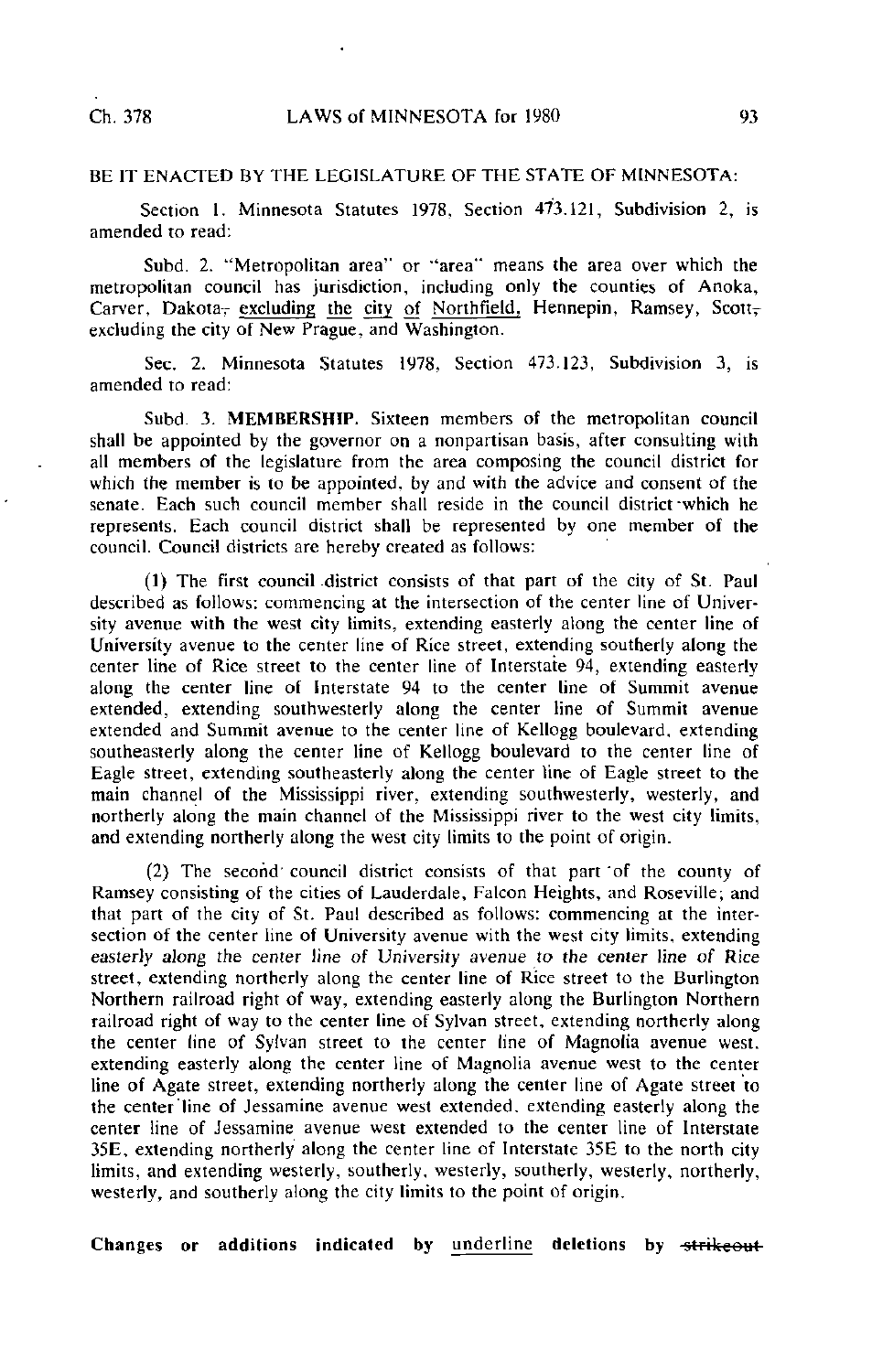(3) The third council district consists of that part of the city of St. Paul described as follows: commencing at the intersection of the center line of Interstate 35E with the north city limits, extending southerly along the center line of Interstate 35E to the center line of Jessamine avenue west extended; extending westerly along the center line of Jessamine avenue west extended to the center line of Agate street, extending southerly along the center line of Agate street to the center line of Magnolia avenue west, extending westerly, along the center line of Magnolia avenue west to the center line of Sylvan street, extending southerly along the center line of Sylvan street to the Burlington Northern railroad right of way, extending westerly along the Burlington Northern railroad right of way to the center line of Rice street, extending southerly along the center line of Rice street to the center line of Interstate 94, extending easterly along the center line of Interstate 94 to the center line of Summit avenue extended, extending southwesterly along the center line of Summit avenue extended and Summit avenue to the center line of Kellogg boulevard, extending southeasterly along the center line of Kellogg boulevard to the center line of Eagle street, extending southeasterly along the center line of Eagle street to the main channel of the Mississippi river, extending southwesterly along the main channel of the Mississippi river to the south city limits, extending easterly, northerly, easterly, southerly, easterly, southeasterly, easterly, northerly, and westerly along the city limits to the point of origin.

(4) The fourth council district consists of that part of the county of Ramsey consisting of the town of White Bear; the cities of Arden Hills, Gem Lake, Little Canada, Moundsview, New Brighton, North Oaks, North St. Paul, Shoreview, and Vadnais Heights; that part of the city of White Bear Lake lying in the county of Ramsey; and that part of the city of Maplewood lying north of the center line of Larpenteur Avenue.

(5) The fifth council district consists of that part of the county of Hennepin consisting of the city of Robbinsdale; that part of the city of Golden Valley described as follows', commencing at the intersection of the center line of trunk highway No. 100 with the north city limits, extending southerly along the center line of trunk highway No. 100 to the Minnesota Western railroad right of way, extending easterly along the Minnesota Western railroad right of way to the east city limits, and extending northerly, westerly, northerly, and westerly along the city limits to the point of origin; and that part of the city of Minneapolis described as follows: commencing at the intersection of the main channel of the Mississippi river with the north city limits, extending southerly along the main channel of the Mississippi river to the Burlington Northern railroad right of way, extending southwesterly along the Burlington Northern railroad right of way to the center line of Sixth street north extended, extending southeasterly along the center line of Sixth street north extended and Sixth street north to the center line of Hennepin avenue, extending southwesterly along the center line of Hennepin avenue to the center line of Franklin avenue west, extending westerly along the center line of Franklin avenue west to the center line of Lake of the Isles boulevard east, extending southerly along the center line of Lake of the Isles boulevard east to the center line of Lake Calhoun boulevard east, extending southerly along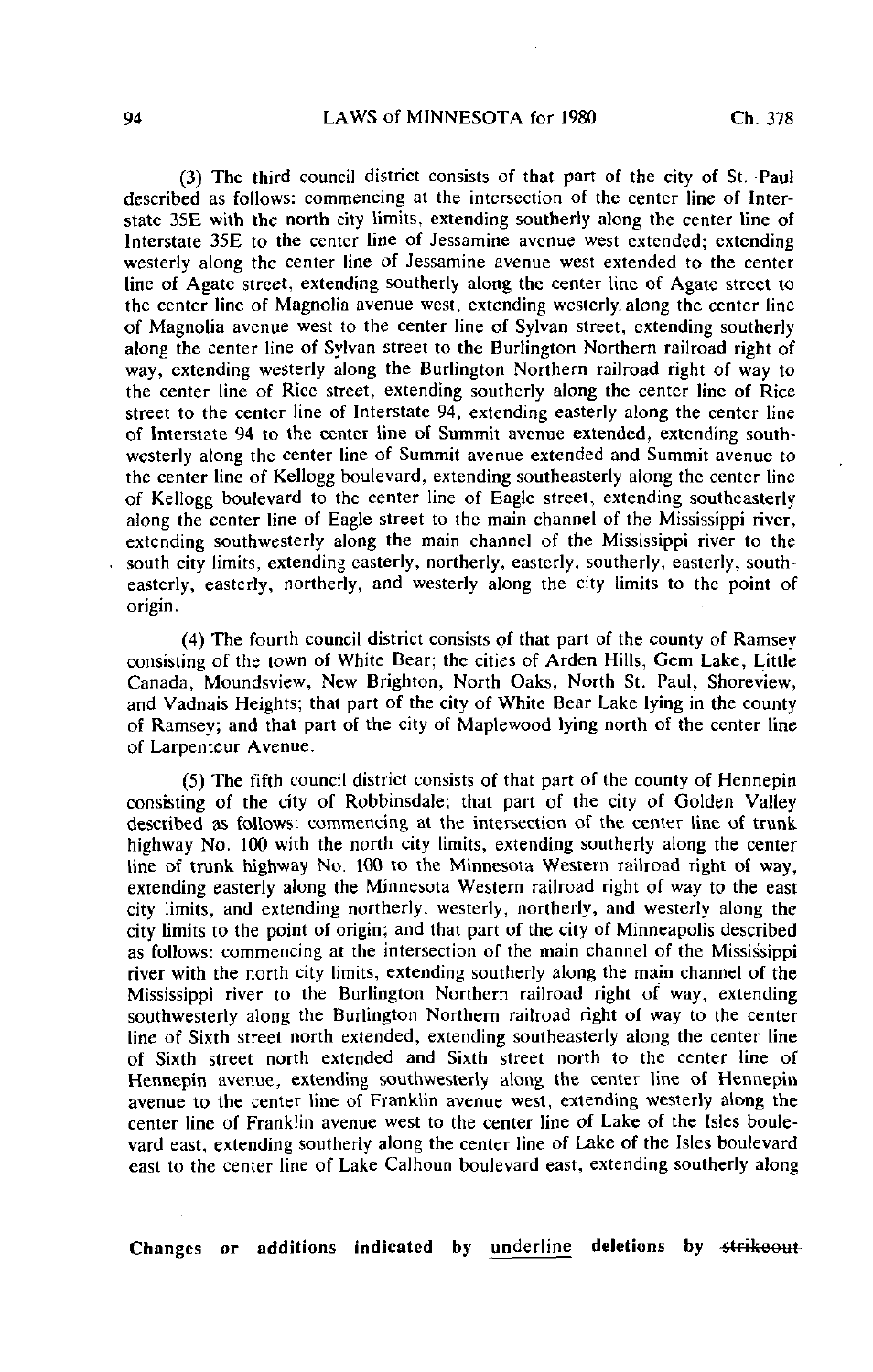the center line of Lake Calhoun boulevard east to the center line of Lake street west, extending westerly along the center line of Lake street west to the west city limits, and extending northerly, easterly, northerly, and easterly along the city limits to the point of origin.

(6) The sixth council district consists of that part of the county of Hennepin consisting of that part of the city of St. Anthony lying in the county of Hennepin; and that part of the city of Minneapolis described as follows: commencing at the intersection of the main channel of the Mississippi river with the north city limits, extending southerly along the main channel of the Mississippi river to the Burlington Northern railroad right of way, extending southwesterly along the Burlington Northern railroad right of way to the center line of Sixth street north extended, extending southeasterly along the center line of Sixth street north extended and Sixth street north to the center line of Hennepin avenue, extending southwesterly along the center line of Hennepin avenue to the center line of Lincoln avenue extended, extending easterly along the center line of Lincoln avenue extended to the center line of Lyndale avenue south, extending southerly along the center line of Lyndale avenue south to the center line of Twenty-fourth street east, extending easterly along the center line of Twenty-fourth street east to the center line of Stevens avenue south, extending southerly along the center line of Stevens avenue south to the center line of Twenty-fifth street east, extending easterly along the center line of Twenty-fifth street east to the center line of Fifteenth avenue south, extending northerly along the center line of Fifteenth avenue south to the center line of Twenty-fourth street east, extending easterly along the center line of Twenty-fourth street east to the center line of Cedar avenue south, extending northerly along the center line of Cedar avenue south to the center line of Sixth street south; extending easterly along the center line of Sixth street south to the center line of Twenty-seventh avenue south extended, extending northerly along the center line of Twenty-seventh avenue south extended to the main channel of the Mississippi river, extending southeasterly along the main channel of the Mississippi river to the east city limits, and extending northerly, westerly, northerly, westerly, northerly, and westerly to the point of origin; and that part of the county of Ramsey consisting of that part of the city of St. Anthony lying in the county of Ramsey.

(7) The seventh council district consists of that part of the city of Minneapolis described as follows: commencing at the intersection of the center line of Lake street west with the west city limits, extending easterly along the center line of Lake street west to the center line of Lake Calhoun boulevard east, extending northerly along the center line of Lake Calhoun boulevard east to the center line of Lake of the Isles boulevard east, extending northerly along the center line of Lake of the Isles boulevard east to the center line of Franklin avenue west, extending easterly along the center line of Franklin avenue west to the center line of Hennepin avenue, extending northeasterly along the center line of Hennepin avenue to the center line of Lincoln avenue extended, extending easterly along the center line of Lincoln avenue extended to the center line of Lyndale avenue south, extending southerly along the center line of Lyndale avenue south to the center line of Twenty-fourth street east, extending easterly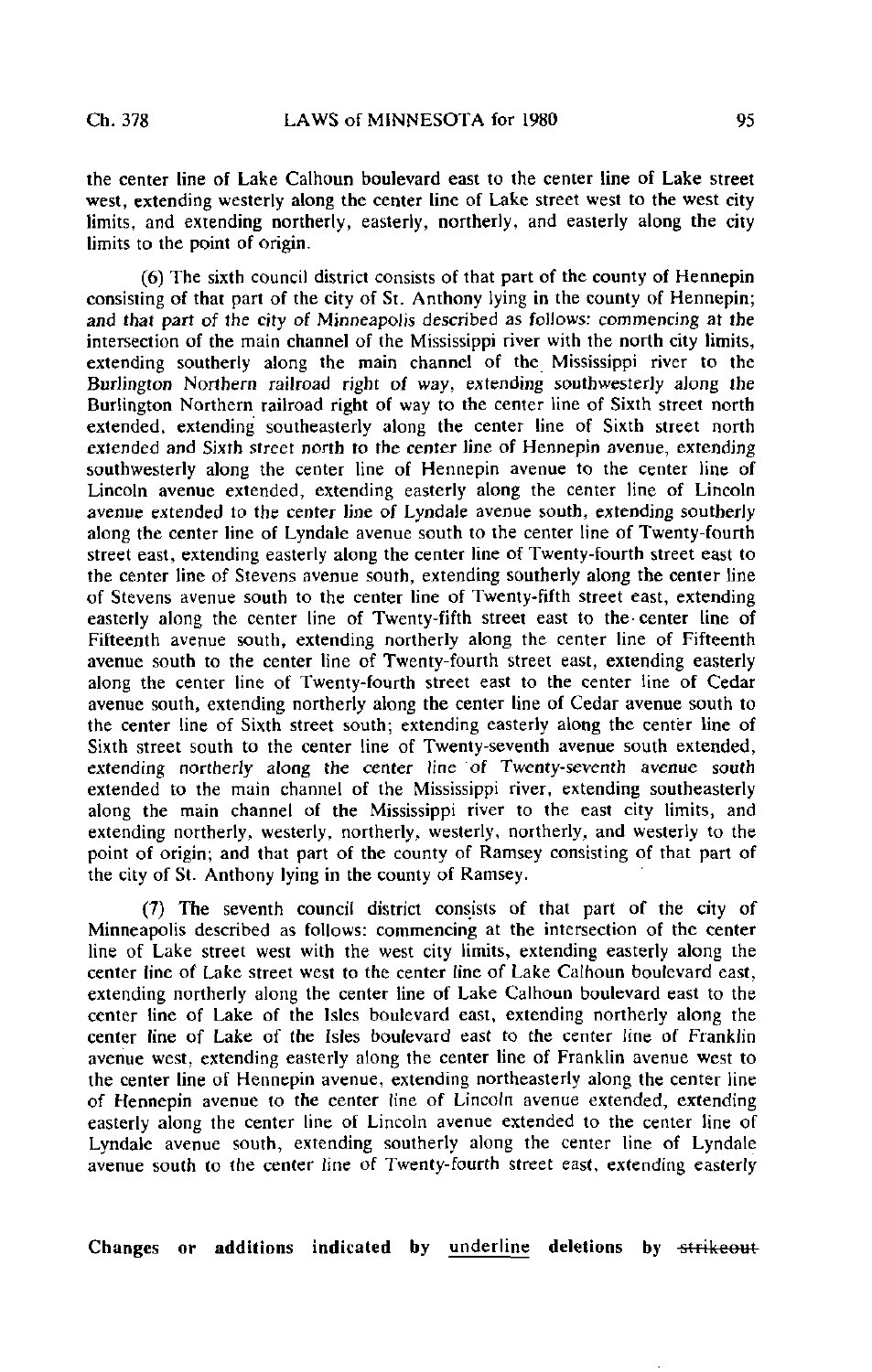along the center line of Twenty-fourth street east to the center line of Stevens avenue south, extending southerly along the center line of Stevens avenue south to the center line of Twenty-fifth street east, extending easterly along the center line of Twenty-fifth street east to the center line of Chicago avenue south, extending southerly along the center line of Chicago avenue south to the center line of Thirty-eighth street east, extending westerly along the center line of Thirty-eighth street east vo the center line of Fourth avenue south, extending southerly along the center line of Fourth avenue south to the center line of Fortysecond street east, extending westerly along the center line of Forty-second street east to the center line of Interstate 35W, extending southerly along the center line of Interstate 35W to the center line of Forty-eighth street east extended, extending westerly along the center line of Forty-eighth street east extended and Forty-eighth street east to the center line of Nicollet avenue south, extending southerly along the center line of Nicollet avenue south to the center line of Fiftyseventh street east, extending easterly along the center line of Fifty-seventh street east and Fifty-seventh street east extended to the center line of Interstate 35W, extending southerly along the center line of Interstate 35W to the south city limits, and extending westerly, northerly, westerly, and northerly to the point of origin.

(8) The eighth council district consists of that part of the city of Minneapolis described as follows: commencing at the intersection of the main channel of the Mississippi river with the east city limits, extending northwesterly along the main channel of the Mississippi river to the center line of Twentyseventh avenue south extended, extending southerly along the center line of Twenty-seventh avenue south extended to the center line of Sixth street south, extending westerly along the center line of Sixth street south to the center line of Cedar avenue south, extending southerly along the center line of Cedar avenue south to the center line of Twenty-fourth street east, extending westerly along the center line of Twenty-fourth street east to the center line of Fifteenth avenue south, extending southerly along the center line of Fifteenth avenue south to the center line of Twenty-fifth street east, extending westerly along the center line of Twenty-fifth street east to the center line of Chicago avenue south, extending southerly along the center line of Chicago avenue south, to the center line of Thirty-eighth street east, extending westerly along the center line of Thirty-eighth street east to the center line of Fourth avenue south, extending southerly along the center line of Fourth avenue south to the center line of Forty-second street east, extending westerly along the center line of Forty-second street east to the center line of Interstate 35W, extending southerly along the center line of Interstate 35W to the center line of Forty-eighth street east extended, extending westerly along the center line of Forty-eighth street east extended and Forty-eighth street east to the center line of Nicollet avenue south, extending southerly along the center line of Nicollet avenue south to the center line of Fifty-seventh street east, extending easterly along the center line of Fifty-seventh street east and Fiftyseventh street east extended to the center line of Interstate 35W, extending southerly along the center line of Interstate 35W to the south city limits, and extending easterly, northerly, easterly, and northerly to the point of origin.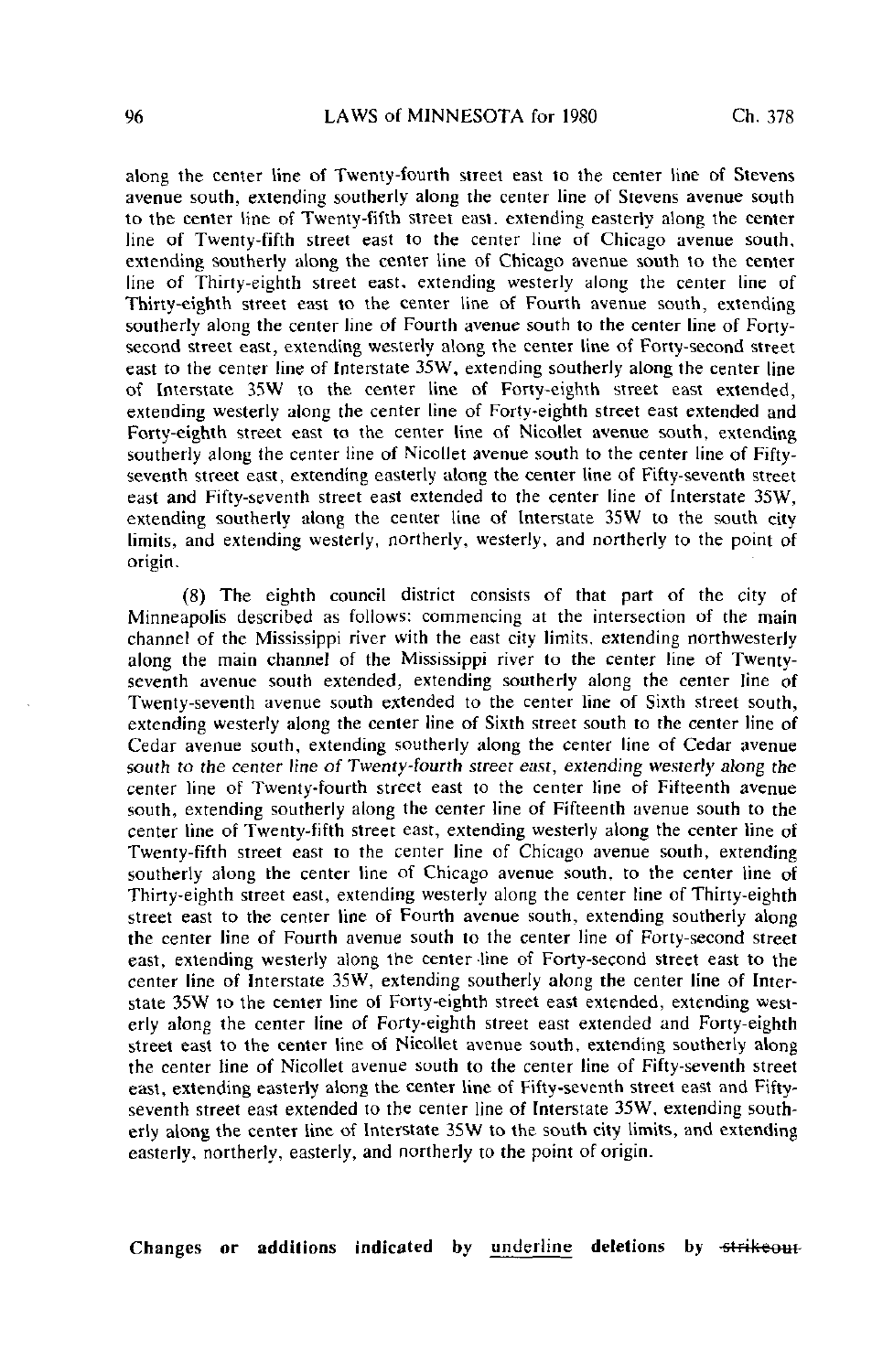(9) The ninth council district consists of that part of the county of Hennepin consisting of the Fort Snelling area; the city of Richfield; and that part of the city of Bloomington described as follows: commencing at the intersection of the center line of France avenue south with the north city limits, extending southerly along the center line of France avenue south to the center line of One Hundred Second street west, extending westerly along the center line of One Hundred Second street west to the center line of Johnson avenue, extending southerly along the center line of Johnson avenue to the Minneapolis, Northfield, and Southern railroad right of way, extending southwesterly along the Minneapolis. Northfield, and Southern railroad right of way to the center line of Normandale boulevard, extending southerly along the center line of Normandale boulevard to the south city limits, extending easterly, northeasterly, westerly, northerly, and westerly along the city limits to the point of origin.

(10) The tenth council district consists of that part of the county of Hennepin consisting of the cities of New Hope, Crystal and St. Louis Park; and that part of the city of Golden Valley described as follows: commencing at the intersection of the center line of trunk highway No. 100 and the north city limits, extending southerly along the center line of trunk highway No. 100 to the Minnesota Western railroad, right of way, extending easterly along the Minnesota Western railroad right of way to the east city limits, extending southerly, westerly, southerly, westerly, and northerly along the city limits to the center line of Olson Memorial highway, extending easterly along the center line of Olson Memorial highway to the center line of Winnetka avenue north, extending northerly along the center line of Winnetka avenue north to the north city limits, and extending easterly along the north city limits to the point of origin.

(11) The eleventh council district consists of that part of the county of Hennepin consisting of the cities of Edina, Medicine Lake, Minnetonka, Plymouth, Hopkins and Wayzata; and that part of the city of Golden Valley described as follows: commencing at the intersection of the center line of Winnetka avenue north and the north city limits, extending southerly along the center line of Winnetka avenue north to the center line of Olson Memorial highway; extending westerly along the center line of Olson Memorial highway to the west city limits, and extending northerly and easterly along the city limits to the point of origin.

(12) The twelfth council district consists of that part of the county of Anoka consisting of the towns of-Burns, Grow, Oak Grove, and Ramsey; the cities of Anoka, Bethel and St. Francis; and that part of the county of Hennepin consisting of the town of Hassan; the cities of Corcoran, Champlin, Dayton, Greenfield, Independence, Loretto, Maple Grove, Maple Plain, Medina, Minnetrista, Osseo. Rogers. St. Bonifacius, Brooklyn Center and Brooklyn Park; and that part of the cities of Hanover and Rockford lying in the county of Hennepin.

(13) The thirteenth council district consists of that part of the county of Anoka consisting of the town of Ham Lake; the cities of East Bethel, Hilltop, Columbia Heights, Coon Rapids, and Fridley; and that part of the city of Spring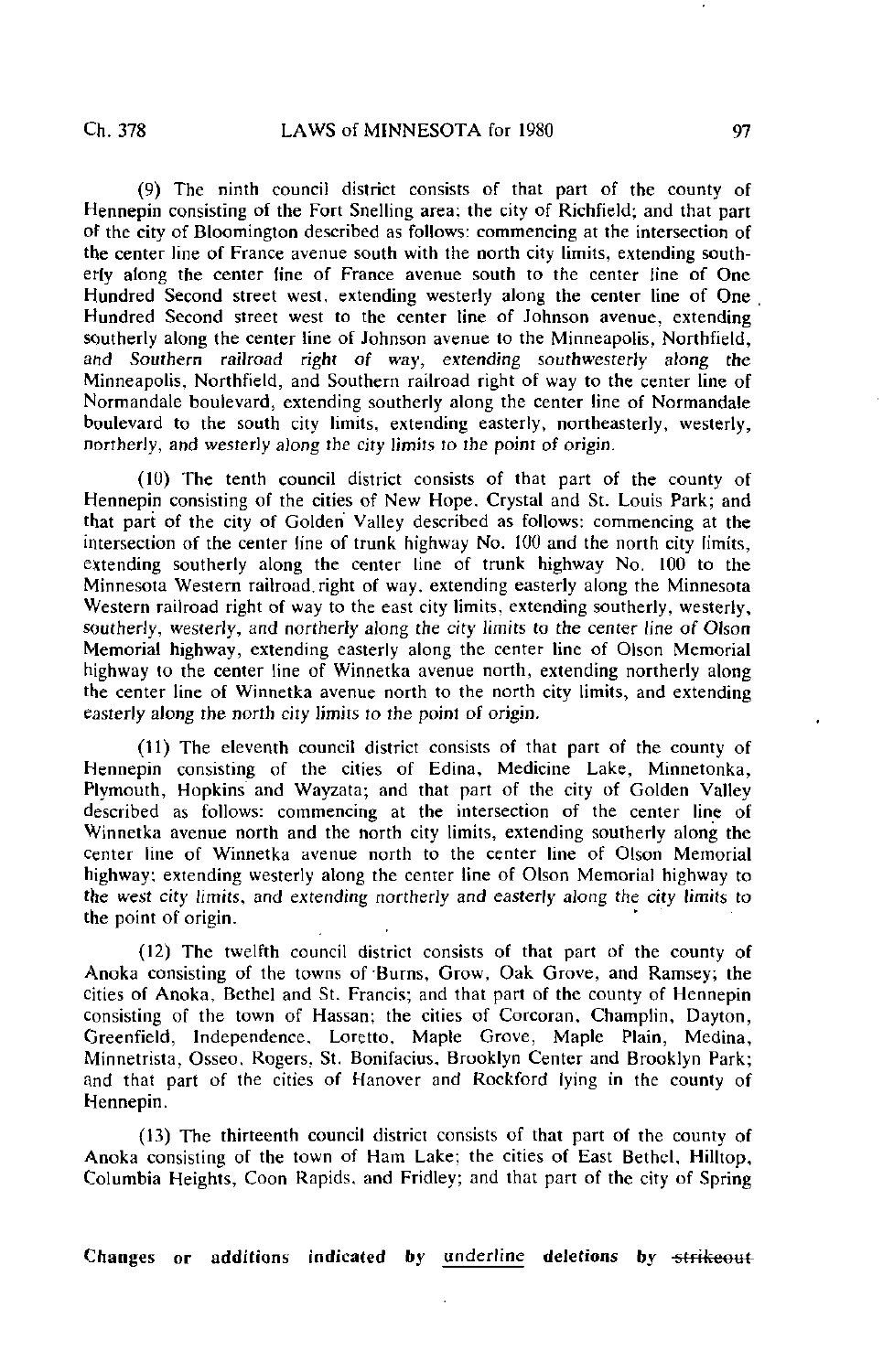Lake Park and the city of Blaine lying in Anoka county; and that part of the county of Ramsey consisting of that part of the cities of Spring Lake Park and Elaine lying in the county of Ramsey.

(14) The fourteenth council district consists of the county of Washington; that part of the county of Anoka consisting of the towns of Columbus and Linwood; and the cities of Centerville, Circle Pines, Lexington, and Lino Lakes; that part of the county of Dakota consisting of the towns of Marshan, Nininger, and Ravenna; the city of Hastings; and that part of the county of Ramsey consisting of that part of the city of Maplewood lying south of the center line of Larpenteur avenue.

(15) The fifteenth council district consists of that part of the county of Dakota consisting of the towns of Castle Rock, Douglas, Eagan, Empire, Eureka, Greenvale, Hampton, Randolph, Sciota, Verrnillion, and Waterford, excluding the city of Northfield; the cities of Apple Valley, Burnsville, Coates, Farmington, Hampton, Inver Grove Heights, Lilydale, Mendota, Mendota Heights, Miesville, New Trier, Randolph, Rosemount, Sunfish Lake, Verrnillion, South St. Paul and West St. Paul.

(16) The sixteenth council district consists of the counties of Carver and Scott, excluding the city of New Prague; that part of the county of Dakota consisting of the city of Lakeville; and that part of the county of Hennepin consisting of the cities of Deephaven, Eden Prairie, Excelsior, Greenwood, Long Lake, Minnetonka Beach, Mound, Orono, Shorewood, Spring Park, Tonka Bay, and Woodland; that part of the city of Chanhassen lying in the county of Hennepin; and that part of the city of Bloomington described as follows: commencing at the intersection of the center line of France avenue south with the north city limits, extending southerly along the center line of France avenue south to the center line of One Hundred Second street west, extending westerly along the center line of One Hundred Second street west to the center line of Johnson avenue south, extending southerly along the center line of Johnson avenue south to the Minneapolis, Northfield, and Southern railroad right of way, extending southwesterly along the Minneapolis, Northfield and Southern railroad right of way to the center line of Normandale boulevard, extending southerly along the center line of Normandale boulevard to the south city limits, and extending westerly, northerly, and easterly, along the city limits to the point of origin.

Sec. 3. Minnesota Statutes 1978, Section 473.403, is amended to read:

473.403 METROPOLITAN TRANSIT AREA, ESTABLISHMENT. There is hereby established a metropolitan transit area comprising the counties of Hennepin, Ramsey, Anoka, Washington, Dakota<sub></sub>, excluding the city of Northfield, Scott  $\frac{1}{2}$  excluding the city of New Prague, and Carver.

Sec. 4. Minnesota Statutes 1978, Section 473F.02, Subdivision 2, is amended to read:

Subd. 2. "Area" means the territory included within the boundaries of Anoka, Carver, Dakota, excluding the city of Northfield, Hennepin, Ramsey, Scott, excluding the city of New Prague, and Washington counties.